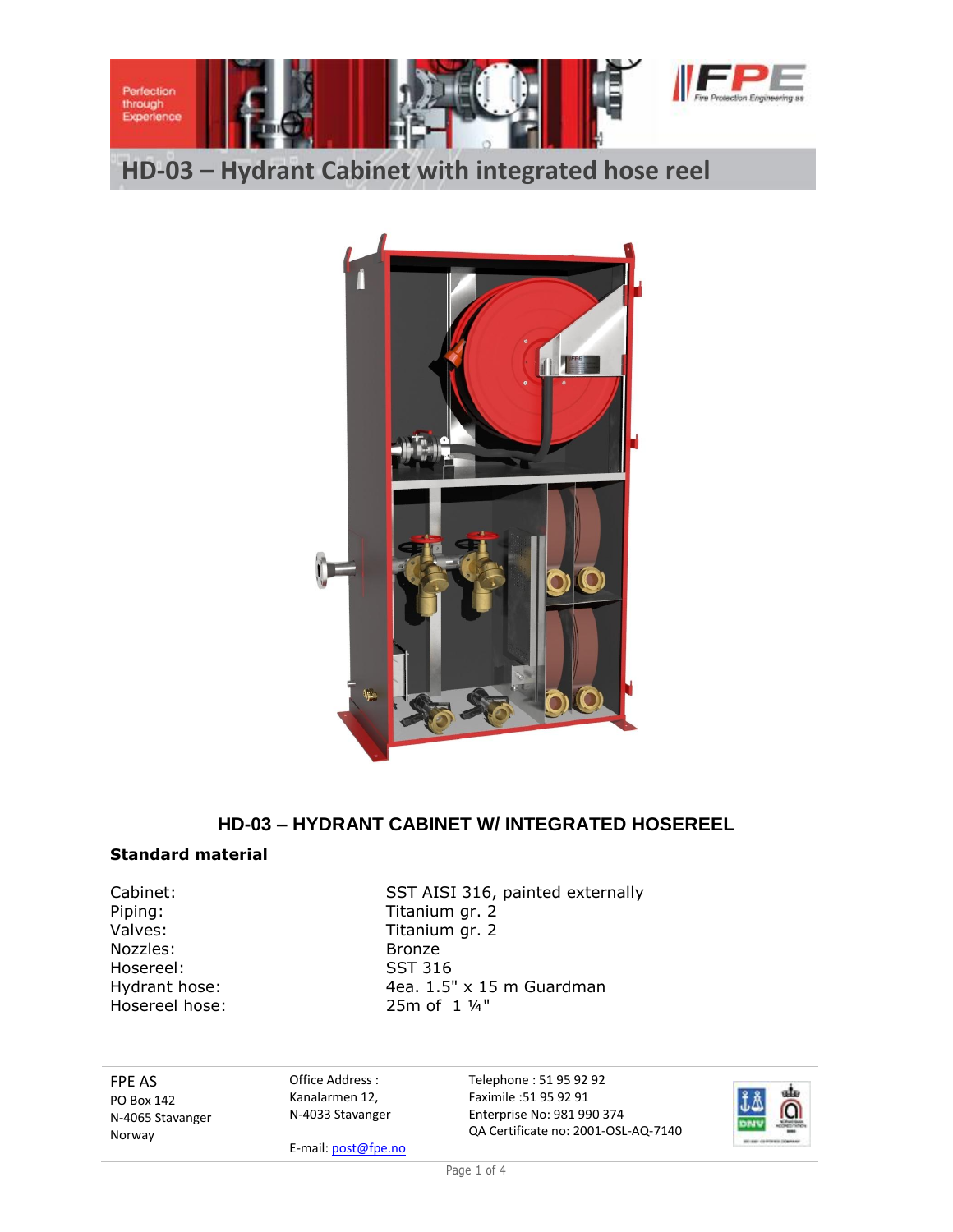

## **Installation**

Mount: Bolt to Deck

#### **Operation**

Remove and uncoil hose laying it smoothly on the deck. Connect to nozzle and hydrant valve. Keep nozzle closed and slowly open hydrant valve to fill hose prior to operation.

Alternatively, un-coil required length of hose from hose reel, open nozzle and start operation.

#### **Options**

| Piping:  | • Cunifer CU 90/10 w/ Alubronze valves<br>• Super Duplex Stainless Steel                                   |  |  |
|----------|------------------------------------------------------------------------------------------------------------|--|--|
| Cabinet: | • Inlet on left or right side<br>• Door swing right or left<br>• Insulation<br>• Heater (Zone 1 Certified) |  |  |
| Hose:    | • Size and Length $*$<br>• Hose Couplings                                                                  |  |  |
| Nozzle:  | • Project Preference                                                                                       |  |  |
| Mount:   | • Seal weld w/ 309 filler wire (316SS to C.S.)                                                             |  |  |
|          | * Modifying the hose size and length may increase the size of the cabinet.                                 |  |  |

| <b>Working pressure:</b> | 20 barg (290 psig) |
|--------------------------|--------------------|
| <b>Test pressure:</b>    | 30 barg (435 psig) |

FPE AS PO Box 142 N-4065 Stavanger Norway

Office Address : Kanalarmen 12, N-4033 Stavanger

E-mail: post@fpe.no

Telephone : 51 95 92 92 Faximile :51 95 92 91 Enterprise No: 981 990 374 QA Certificate no: 2001-OSL-AQ-7140

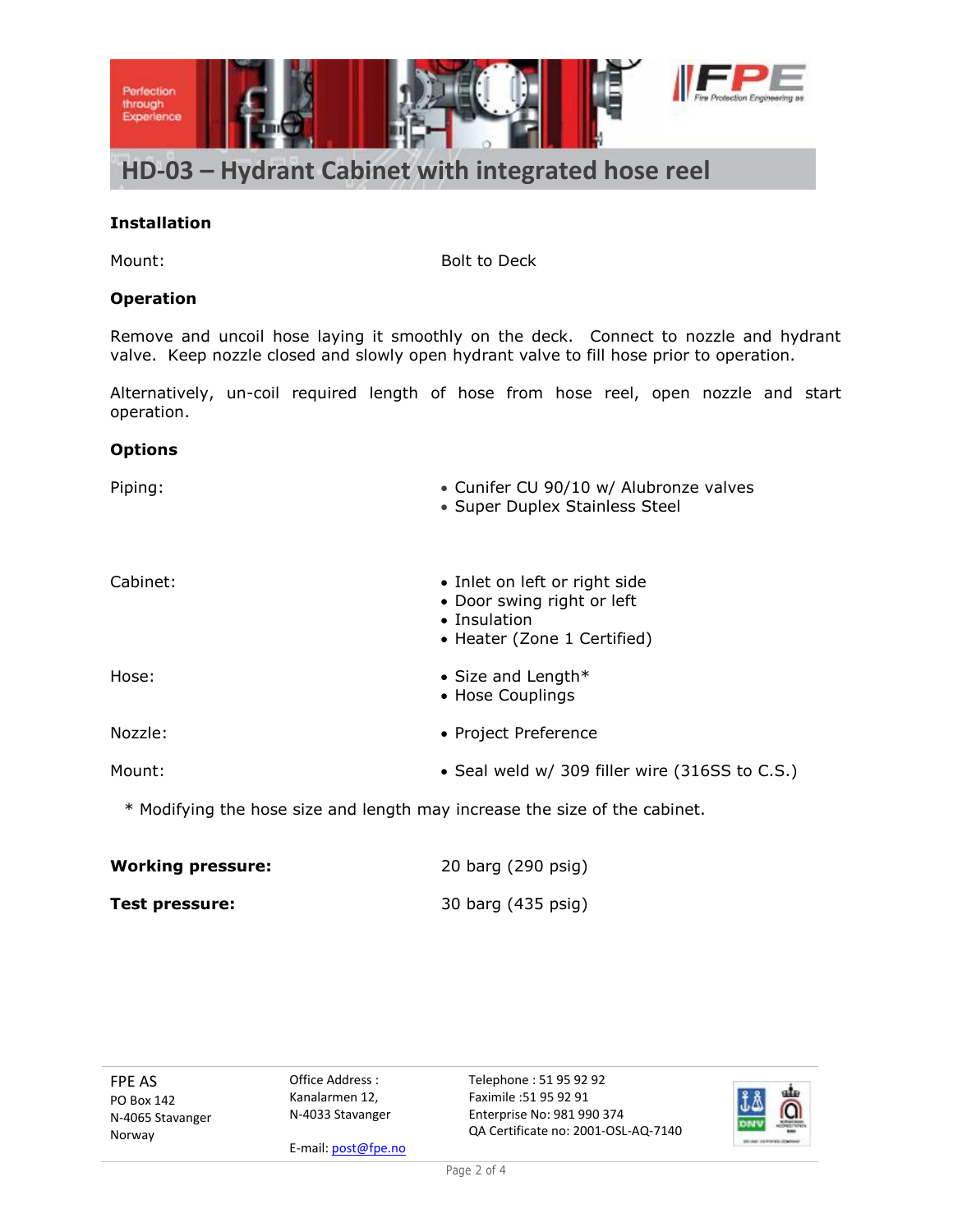

**HD-03 – Hydrant Cabinet with integrated hose reel**

# **Table 1: HD-03 Dimension and Weight Data**

| Type    | Cabinet | Cabinet | Cabinet | Dry    |
|---------|---------|---------|---------|--------|
|         | Length  | Height  | Depth   | Weight |
|         | (mm)    | (mm)    | (mm)    | (kg)   |
| $HD-01$ | 1000    | 1960    | 600     | 560    |

## **Table 2: HD-03 Flow Data**

| <b>Hydrant Inlet Pressure</b> | Hose reel                                                              | $HD-01$         | $HD-01$             |  |
|-------------------------------|------------------------------------------------------------------------|-----------------|---------------------|--|
|                               | w/ 60 gpm nozzle                                                       | w/95 gpm nozzle | $ w/125$ gpm nozzle |  |
|                               |                                                                        |                 |                     |  |
| barg (psig)                   | $lpm($ (gpm)                                                           | lpm (gpm)       | lpm (gpm)           |  |
| 6(87)                         | 164 (43)                                                               | 283 (75)        | 340 (90)            |  |
| 8 (116)                       | 190 (50)                                                               | 327 (86)        | 393 (104)           |  |
| 10 (145)                      | 211 (56)                                                               | 366 (97)        | 439 (116)           |  |
| Notes:                        |                                                                        |                 |                     |  |
|                               | Calculated with a single 15m hose and hydrant valve fully opened<br>1. |                 |                     |  |
|                               | (i.e. non-pressure regulated).                                         |                 |                     |  |
|                               | Nozzle ratings imply XX gpm at 100 psi (7barg) nozzle inlet<br>2.      |                 |                     |  |
|                               | pressure.                                                              |                 |                     |  |
|                               | 3. FPE recommends the nozzle be safely operated between 7 barg         |                 |                     |  |
|                               | (100 psig) and 3.5 barg (50 psig) to limit reaction forces while       |                 |                     |  |
|                               | ensuring adequate flow.                                                |                 |                     |  |
|                               |                                                                        |                 |                     |  |

FPE AS PO Box 142 N-4065 Stavanger Norway

Office Address : Kanalarmen 12, N-4033 Stavanger

E-mail: post@fpe.no

Telephone : 51 95 92 92 Faximile :51 95 92 91 Enterprise No: 981 990 374 QA Certificate no: 2001-OSL-AQ-7140